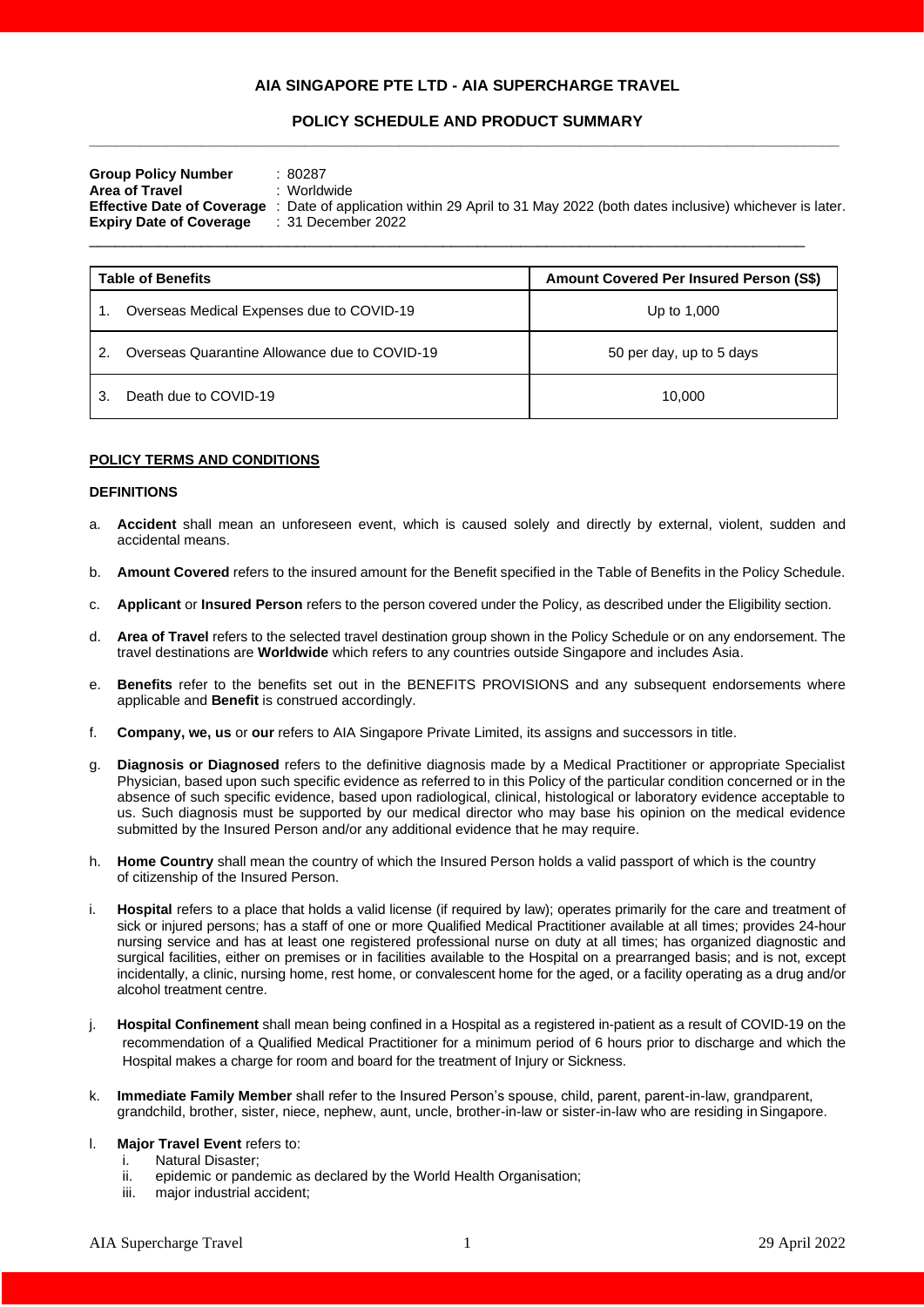- iv. Civil Unrest, Riot or Commotion resulting in cancellation of scheduled Common Carrier services or in a relevant government warning against non-essential travel;
- v. Strike resulting in cancellation of scheduled Common Carrier services; or any event leading to airspace or multiple airport closures
- m. **Medical Expenses** shall mean expenses necessarily and reasonably incurred as a result of COVID-19 sustained whilst on an Overseas Trip and paid by the Insured Person to a legally Qualified Medical Practitioner, Hospital and/or ambulance service for medical, surgical, X-ray, Hospital or nursing treatment including the cost of medical supplies and ambulance hire and including the cost of dental treatment where such treatment is necessarily incurred to restore sound and natural teeth, caused only by an Accident. All treatment must be prescribed by a Qualified Medical Practitioner in order for expenses to be reimbursed under this Policy and shall not exceed the usual level of charges for similar treatment, medical services or supplies in the location where the expenses were incurred had this insurance not existed.
- n. **Medically Necessary** shall mean a medical treatment, service and/or supply provided by a Qualified Medical Practitioner and/or Specialist covered under this Policy which are:
	- i. consistent with the diagnosis and customary medical treatment, service and/or supply for Sickness or Injury;
	- ii. in accordance with standards of good medical practice, consistent with the current standard of professional medical care and with proven medical benefits;
	- iii. not for the convenience of the insured, Qualified Medical Practitioner or the Specialist, and unable to be reasonably rendered out of Hospital (if admitted for confinement); and
	- iv. not of an experimental, investigational or research nature, preventing or screening nature.
- o. **Overseas** refers to beyond the territorial limits of Singapore
- p. **Novel Coronavirus** or **SARS-CoV-2** refers to the new strain of coronavirus resulting in an illness that is currently named by the World Health Organization as "COVID-19**".**
- q. **Period of Insurance** refers to the period during which the coverage under this Policy is effective, as stated in the Policy Schedule or endorsement (if any).
- r. **Policy** refers to:
	- (i) this document including the Policy Schedule;
	- (ii) the application for this Policy;
	- (iii) declarations of this Policy; and
	- (iv) the endorsements (if any).
- s. **Pre-existing Condition** refers to any condition for which have existed during the 12 months prior to the commencement of insurance coverage in respect of the Insured Person under this Policy, whether known or unknown to the insured in so far as the cause and pathology of the conditions have already existed. Pre-existing Condition excludes infectious diseases which were contracted and fully recovered from before the commencement of insurance coverage under this Policy.
- t. **Prohibited Person** refers to a person or entity (including any director or any direct or indirect shareholder of, or any person having executive authority in such entity) subject to any laws, regulations and/or sanctions administered by any regulatory authorities in any country, which has the effect of prohibiting AIA from providing insurance coverage, transacting business with or otherwise offering any economic benefits to such person or entity under the Policy.
- u. **Qualified Medical Practitioner** shall mean a registered and qualified medical practitioner licensed under any applicable laws and acting within the scope of his/her license and training. The attending Qualified Medical Practitioner shall not be the Insured Person, the Insured Person's immediate family member, travel companion, business partner, employer or employee, or a person who is related to the Insured Person in any way.
- v. **Reasonable and Customary** refers to any fees or charges for medical treatment, supplies or services that are Medically Necessary to treat the condition and which are in accordance with the standards of good medical practice for the care of an injured or sick person, including fees or charges for Medically Necessary medical treatment, supplies or services under the supervision or order of a Qualified Medical Practitioner and which does not in our opinion:
	- (a) exceed the usual level of fees or charges for similar medical treatment, supplies or services in the locality where such fees or charges were incurred; and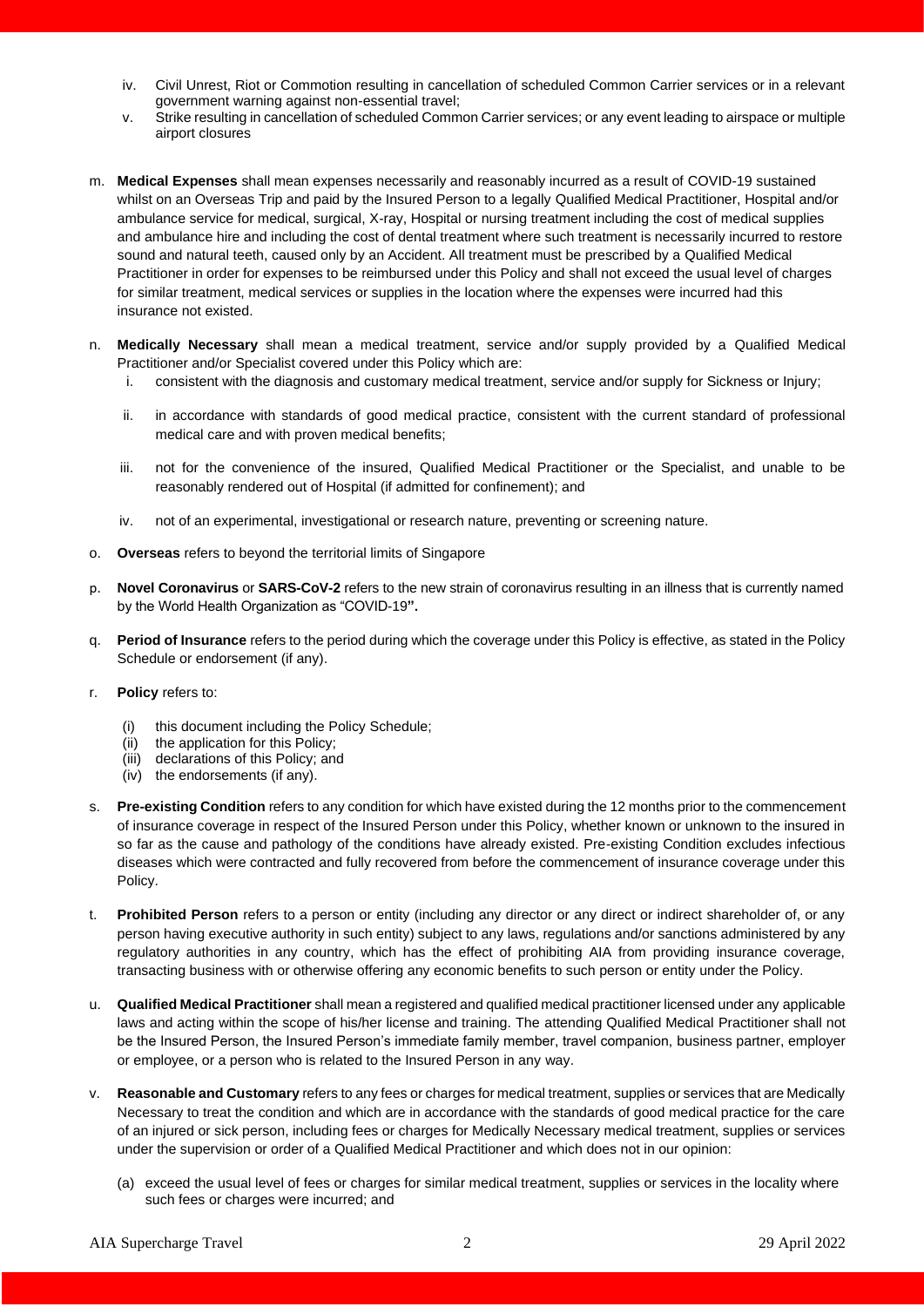(b) include fees or charges that would not have been made if no insurance had existed.

Provided always that we reserve the right to:

- (i) determine whether any particular Hospital or medical charge is a Reasonable and Customary charge with reference (but not limited) to relevant publication or information on schedule of fees prescribed by the government, relevant authorities and recognised medical associations in the locality; and
- (ii) adjust any and all sums payable in relation to any Hospital or medical charge, which is in the opinion of our medical consultant not a Reasonable and Customary charge.

### w. **Singapore Resident**

- (i) is a citizen of Singapore, unless he has resided outside Singapore continuously for 5 or more years preceding the application date of the policy and is not currently residing in Singapore; or
- (ii) is a permanent resident, unless he has resided in Singapore for less than a total of 183 days in the 12 months preceding the application date of the policy; or
- (iii) has a work pass or permit required under the Employment of Foreign Manpower Act (Cap. 91A), unless he has resided in Singapore for less than a total of 183 days in the 12 months preceding the application date of the policy; or
- (iv) has a pass or permit required under the Immigration Act (Cap. 133) that has a duration longer than 90 days and has resided in Singapore continuously for at least 90 days in the 12 months preceding the application date of the policy.
- x. **Trip** refers to a journey from Singapore to a destination within the Area of Travel that does not exceed 90 consecutive days and for which cover shall commence from:
	- a. The later of the Policy Date or the time of departure for the Trip; and
	- b. Shall continue under the earlier of:
		- i. the Insured' arrival in Singapore; or
		- ii. the expiry date of the Period of Insurance
- y. **You** or **your** refers to the Applicant or Insured Person**.**

Where the context requires, unless specified otherwise, words importing the singular shall include the plural and vice versa; and words importing a specific gender shall include all other genders.

# **ELIGIBILITY**

To be eligible for cover under this Policy, an Insured Person at the time of the Effective Date of Coverage:

(i) must be a Singapore Resident; and

(ii) must be aged between 2 weeks old to 65 years old (age last birthday); and

(iii) is not a citizen of a sanctioned country, or a Prohibited Person; and

(iv) must be fully vaccinated for age 12 years old (age last birthday) and above

For clarity, the above criteria does not affect the operation of the provisions of **General Provisions 10. No Cover** below.

# **BENEFITS PROVISIONS AND EXCLUSIONS**

#### **1. OVERSEAS MEDICAL EXPENSES DUE TO COVID-19**

In the event the Insured Person is diagnosed with COVID-19 while Overseas during the Trip and requires Hospital Confinement while Overseas due to COVID-19, we will reimburse the Reasonable and Customary charges incurred Overseas, up to the Amount Covered of this benefit.

If the Insured Person is travelling to his Home Country outside Singapore for the Trip for a continuous period of more than 30 days, we will only reimburse the reasonable and customary charges of the medical expenses incurred due to COVID-19 in the home country up to 20% of the Amount Covered.

# **EXCLUSIONS**

We will not pay this benefit for any loss or expenses if the Insured Person is travelling against a medical practitioner's or doctor's advice, or any claim arising from the Insured acting in a way that goes against the advice of a medical practitioner or doctor (including, but not limited to, travelling with COVID-19 symptoms).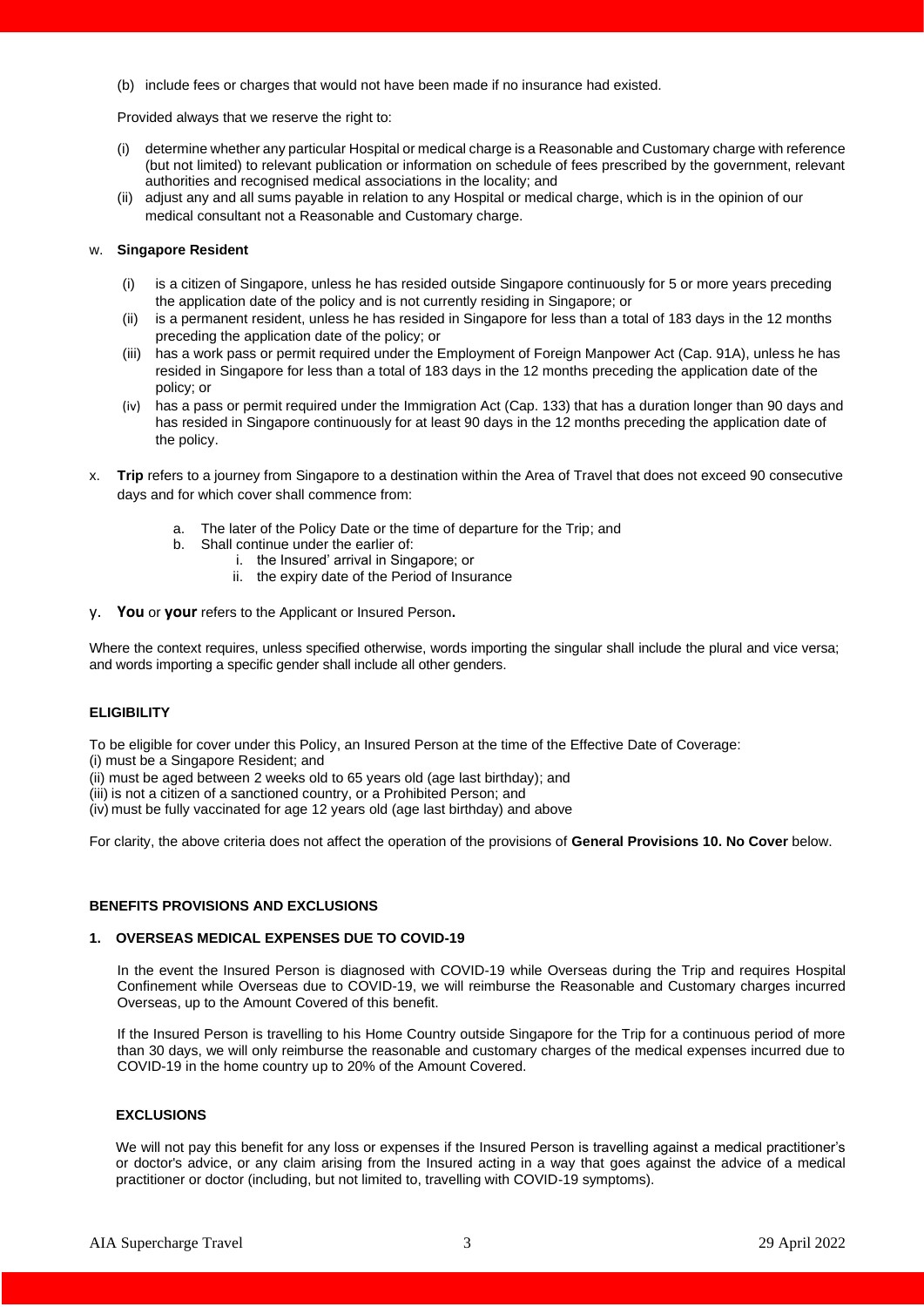# **2. OVERSEAS QUARANTINE ALLOWANCE DUE TO COVID-19**

Quarantine means a restriction on movement or travel placed by a medical or governmental authority, in order to stop the spread of a communicable disease.

We will pay up to the Amount Covered of this benefit, for up to 5 consecutive days, if while Overseas, the Insured is tested positive for COVID-19, and as a result is unexpectedly placed into mandatory Quarantine outside Singapore.

#### **EXCLUSIONS**

We will not pay this benefit for any loss or expenses if the Insured Person is travelling against a medical practitioner's or doctor's advice, or any claim arising from the Insured acting in a way that goes against the advice of a medical practitioner or doctor (including, but not limited to, travelling with COVID-19 symptoms).

This benefit will not apply where Quarantine measures are mandatory for all arriving travellers or Quarantine mandates exist for all travellers from a particular country/region of origin.

# **3. DEATH DUE TO COVID-19**

We shall pay the Amount Covered if due to a Diagnosis of COVID-19 while the Insured is Overseas during the Trip, the Insured dies within 30 days from the date of the same Diagnosis while Overseas during the Trip.

We shall upon receipt and approval of proof, subject to the provisions, conditions and limitations contained herein or which may be endorsed hereon, pay an indemnity according to the Policy Schedule.

Notwithstanding the above, we will pay the Death Benefit only once.

# **GENERAL EXCLUSIONS**

The Company shall not pay under any Section of this Policy for loss or liability directly or indirectly arising as a result of:

- 1. Travel in, to, or through Afghanistan, Cuba, Democratic Republic of Congo, Iran, Iraq, Liberia, Sudan or Syria;
- 2. An Insured Person being;
	- (i) A terrorist;
	- (ii) A member of a terrorist organization;
	- (iii) A narcotics trafficker; or
	- (iv) A purveyor of nuclear, chemical or biological weapons;
- 3. Deliberate / wilful, malicious or unlawful act or negligence of the Insured Person;
- 4. Any act of War, act of a foreign enemy (whether declared or not), civil war, invasion, revolution, insurrection use of military power or usurpation of government or military power;
- 5. Any action taken by any government authority including confiscation, seizure, destruction and restriction;
- 6. Failure to take reasonable precautions to avoid claim under this Policy following the warning of any Major Travel Event through or by general mass media;
- 7. Any Pre-Existing Conditions;
- 8. The Insured Person is not fit to travel or is travelling against the advice of a medical practitioner;
- 9. Any claims as a result of COVID-19 Diagnosis or possible exposure which may lead to issuance of Quarantine Order, Stay-Home Notice or Leave of Absence which any Insured knew about at the point of application of this Policy or prior to / on the date of departure of the Trip.
- 10. If any Insured Person does not comply with the requirements and regulations imposed by the Singapore Government and which apply as of the date of departure of the Trip.
- 11. If an Insured Person above age 12, whether due to medical or health or any other reason whatsoever, is not fully vaccinated in accordance with the prevailing vaccination requirements as determined by the Singapore government as of the date of departure of the Trip.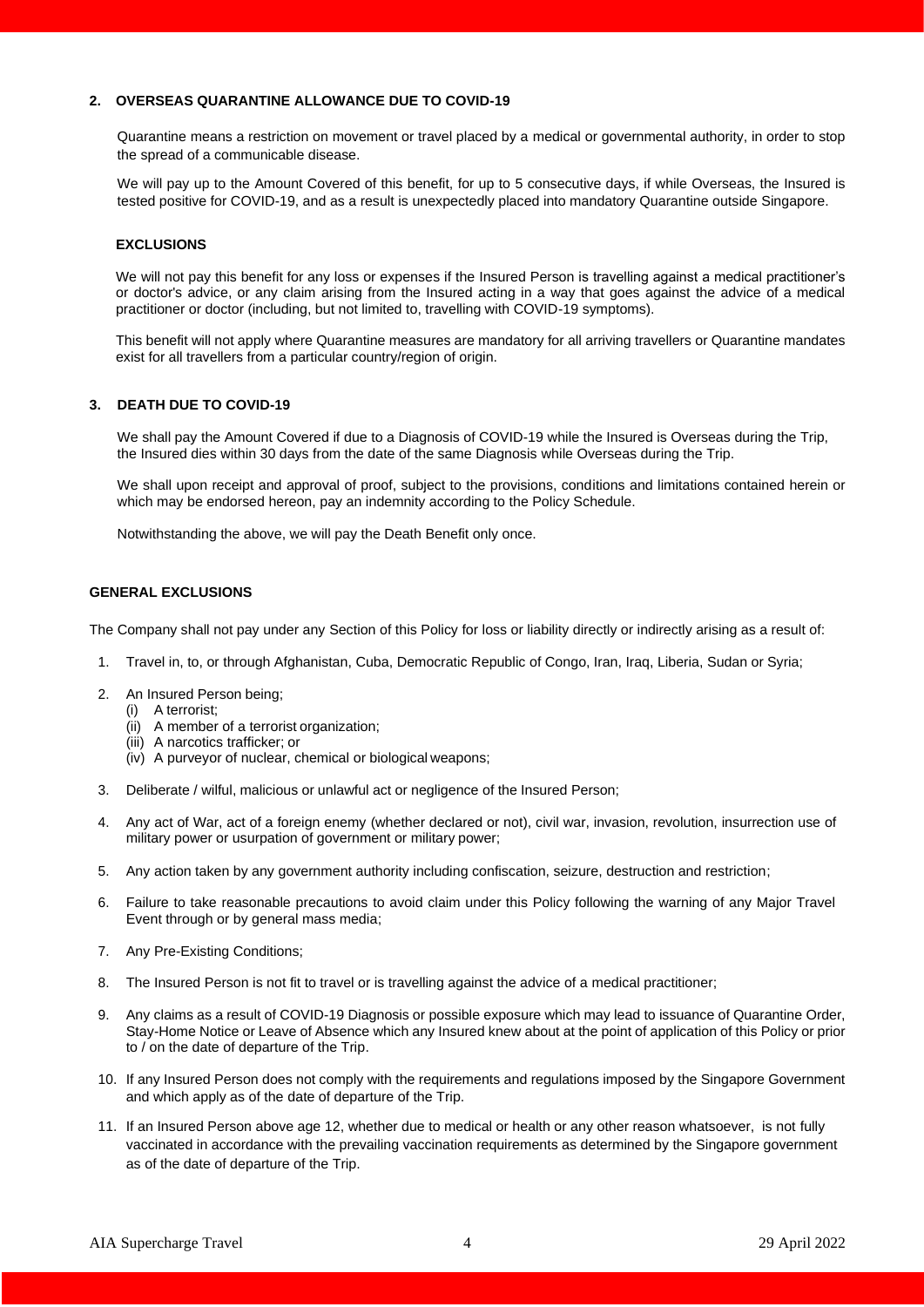# **TERMINATION PROVISIONS**

The Policy shall automatically terminate on the earliest occurrence of the following:

- (a) The Expiry Date of Coverage as specified in the Policy Schedule; or
- (b) Upon the payment of the Death Benefit to the estate of Insured Person; or
- (c) When the Insured Person(s) ceases to be eligible under the Eligibility Section; or
- (d) The date on which the Policy is terminated; or
- (e) The date communicated to the Insured Person(s) by us as the date the Policy ceases on account of war, or an act of war, such date being determined at our discretion.

# **CLAIMS PROVISIONS AND PAYMENT**

We must be notified through the submission of a completed claim form and other proof of loss documents as may be determined by us to our satisfaction. Such claim submission and proof of loss must be filed with us within 90 days after the date of such loss and there must be sufficient particulars to enable us to identify the Insured Person, the occurrence, nature and extent of the loss.

The occurrence of a covered event must be proven to our satisfaction, all certificates, medical reports, information and evidence required shall be furnished at the expense of the Insured Person.

Benefits for the loss of life of the Insured Person is payable to the estate of the Insured Person. All other benefits of this Policy are payable to Insured Person.

#### **GENERAL PROVISIONS**

#### **1. Applicant**

You, as the Applicant or Insured Person, can exercise all the rights, privileges and options under the Policy during the period of coverage. This would be subject, where applicable, to the rights of any assignee or trustee.

#### **2. Applicable Law**

This Policy, and all rights, obligations and liabilities arising hereunder, shall be construed and determined and may be enforced in accordance with the law of the Place of Issue.

#### **3. Assignment**

Neither the benefits nor this Policy may be assigned, pledged or used as security by you in any transaction.

# **4. Burden of Proof**

In any action, suit or proceeding where we allege that any loss is not covered by the Policy due to any applicable exclusion, the burden of proving that such loss is covered by the Policy shall be upon you, or such other claimant.

#### **5. Cancellation**

We have the right to cancel this Policy at any time in the event that we decide, at our sole discretion, to cancel:

- (i) the entire portfolio of this insurance;
- (ii) a particular plan type of this insurance; and/or
- (iii) this insurance for a particular group of insured persons.

by giving 30 days' notice in writing to Insured Persons at their last known address.

#### **6. Contracts (Rights of Third Parties) Act 2001**

Save and except where contrary to Singapore law governing any of the benefits granted under this Policy, or where expressly provided otherwise, a person who is not a party to this Policy has no right under the Contracts (Rights of Third Parties) Act 2001 to enforce any term of this Policy.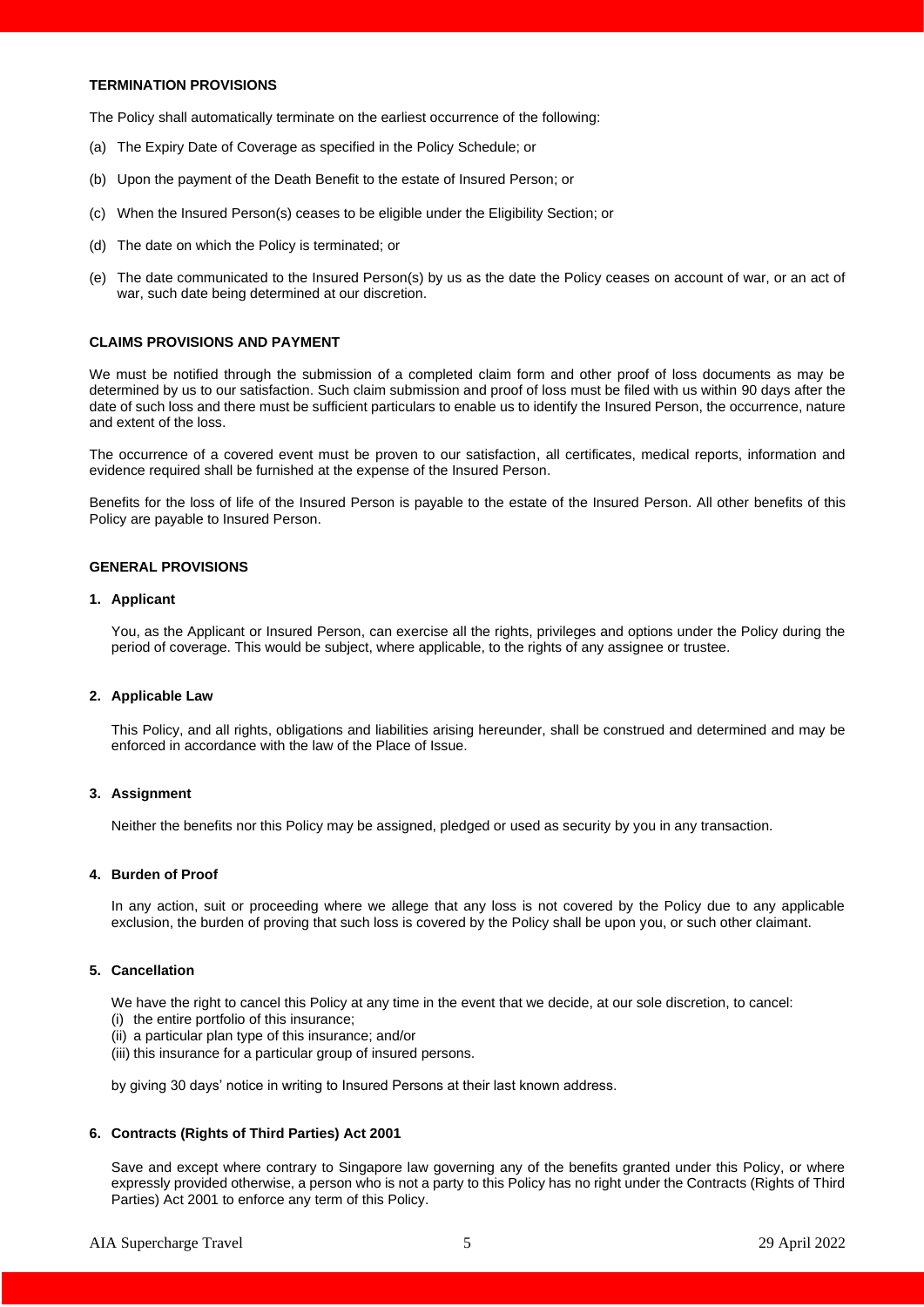Notwithstanding anything in this Policy, the consent of any third party (including the Insured Person) is not required for any variation (including any release or compromise of any liability) or termination of this Policy.

#### **7. Currency**

The amounts to be paid by us shall be in the currency shown on the Policy Schedule.

#### **8. Legal Proceedings**

No action in law or in equity shall be brought to recover on this Policy prior to the expiration of 60 days after proof of claim has been filed in accordance with the requirements of this Policy, nor shall such action be brought at all unless brought within two (2) years from the expiration of time within which such proof of claim is required by the Policy, unless we agree to otherwise in writing.

#### **9. Modifications**

The Policy's provisions cannot be changed or varied by any of our employees, independent contractors or agents unless such change is contained in an endorsement signed by our duly authorised officer.

The clauses in the Policy are subject to the provisions of the Insurance Act 1966 and other relevant laws, including subsequent changes or replacements of such provisions from time to time. In response to regulatory requirements or changes beyond our control required by law, we may amend the terms and conditions of the Policy by informing you of the relevant changes and such changes will become effective from a date specified.

#### **10. No Cover**

Notwithstanding anything to the contrary, this Policy shall not cover or provide for the payment of claims or benefits to specific persons or entities where the application of or compliance with certain laws and regulations (as may be applicable to us, our parent companies and/or our ultimate controlling entities, our reinsurers, their parent company and/or ultimate controlling entity) prohibit performance under the Policy based on:

- (a) the identity, domicile, residence, place of incorporation, establishment (whether incorporated or unincorporated), or Nationality, of you, or claimant or the parent company and ultimate controlling entity of you, or claimant; or
- (b) the country where the claim arises.

Should any person or entity be found to have been erroneously enrolled under this Policy, insurance coverage for such person or entity shall cease with immediate effect and any unearned premiums paid in respect of such person or entity shall, subject to compliance with laws and regulations, be refunded without interest to you. Should any claim for payment of any nature be found to have been made under this Policy by a person or entity excluded by this provision, no such payment will be made.

# **11. No Nomination**

Benefits for the loss of life is payable to the estate of the Insured Person. All other benefits of this policy will be payable to the Insured Person.

## **12. Number of Policy**

The Insured Person may only be covered under one such Policy for the same Overseas Trip.

#### **13. Policy Owners' Protection Scheme**

This Policy is protected under the Policy Owners' Protection Scheme which is administered by the Singapore Deposit Insurance Corporation (SDIC). Coverage for your policy is automatic and no further action is required from you. For information on the types of benefits that are covered under the scheme as well as the limits of coverage, where applicable, please contact your insurer or visit the GIA/LIA or SDIC websites [\(www.gia.org.sg](http://www.gia.org.sg/) or [www.lia.org.sg](http://www.lia.org.sg/) or [www.sdic.org.sg\)](http://www.sdic.org.sg/).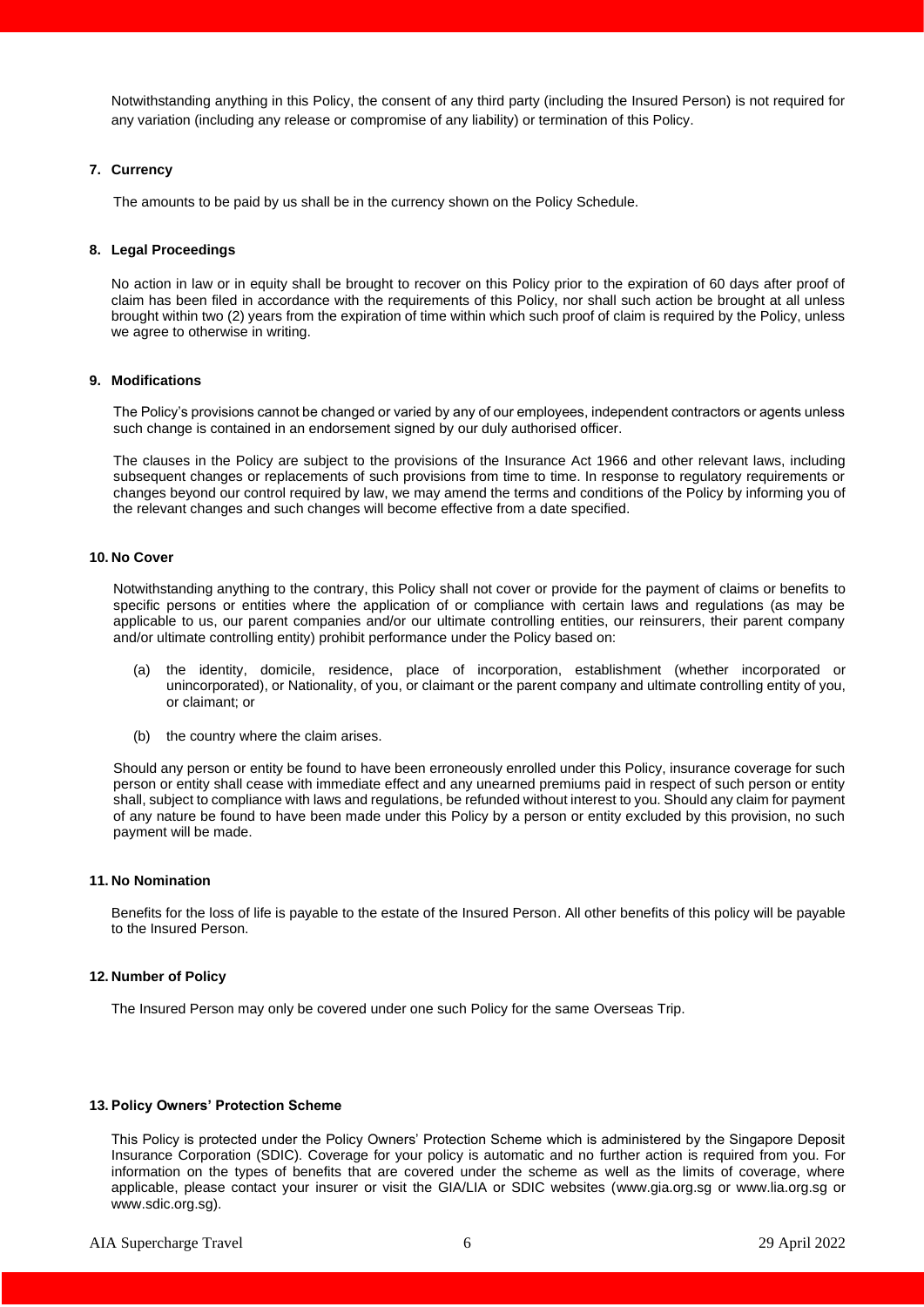#### **14. Personal Data**

You, as the Applicant or Insured Person, agree to the terms and conditions with regards to your personal data and information contained in your application.

# **15. Physical Health of Insured Person**

At the time of commencement of an Overseas Trip, the Insured Person must be fit to travel and not be aware of any circumstances, which could lead to cancellation or disruption of the Overseas Trip; otherwise any claim is not payable.

#### **16. Proper Discharge**

Payment made in accordance with this Section shall release us of all liabilities under this Policy. We will make payment under the Policy to such person who can give us proper discharge to our satisfaction and subject to our discretion.

These persons may include:

- (a) Estate of Insured Person; or
- (b) the Insured Person suffering the loss; or
- (c) if the Insured Person suffering the loss is a Child, his parent or legal guardian.

#### **17. Policy Non-Participating**

This Policy shall not participate in any surplus distribution by us.

# **18. Subcontractors and Delegates**

Notwithstanding any other agreement to the contrary, we may in our sole and absolute discretion subcontract or delegate any of our services in the administration of the Policy or the performance of its other obligations under this Policy to a third party appointed by us at our own cost and expense, subject that we will remain responsible and liable to Insured Persons for the work and activities of each subcontractor or delegated person for our obligations under this Policy.

**Date** : 29 April 2022





Registrar **Chief Executive Officer** 

IMPORTANT NOTE: This policy is protected under the Policy Owners' Protection Scheme which is administered by the Singapore Deposit Insurance Corporation (SDIC). Coverage for your policy is automatic and no further action is required from you. For more information on the types of benefits that are covered under the scheme as well as the limits of coverage, where applicable, please contact your insurer or visit the GIA/LIA or SDIC websites (www.gia.org.sg or www.lia.org.sg or www.sdic.org.sg)

Issuing Office Address: 3 Tampines Grande, AIA Tampines, Singapore 528799.